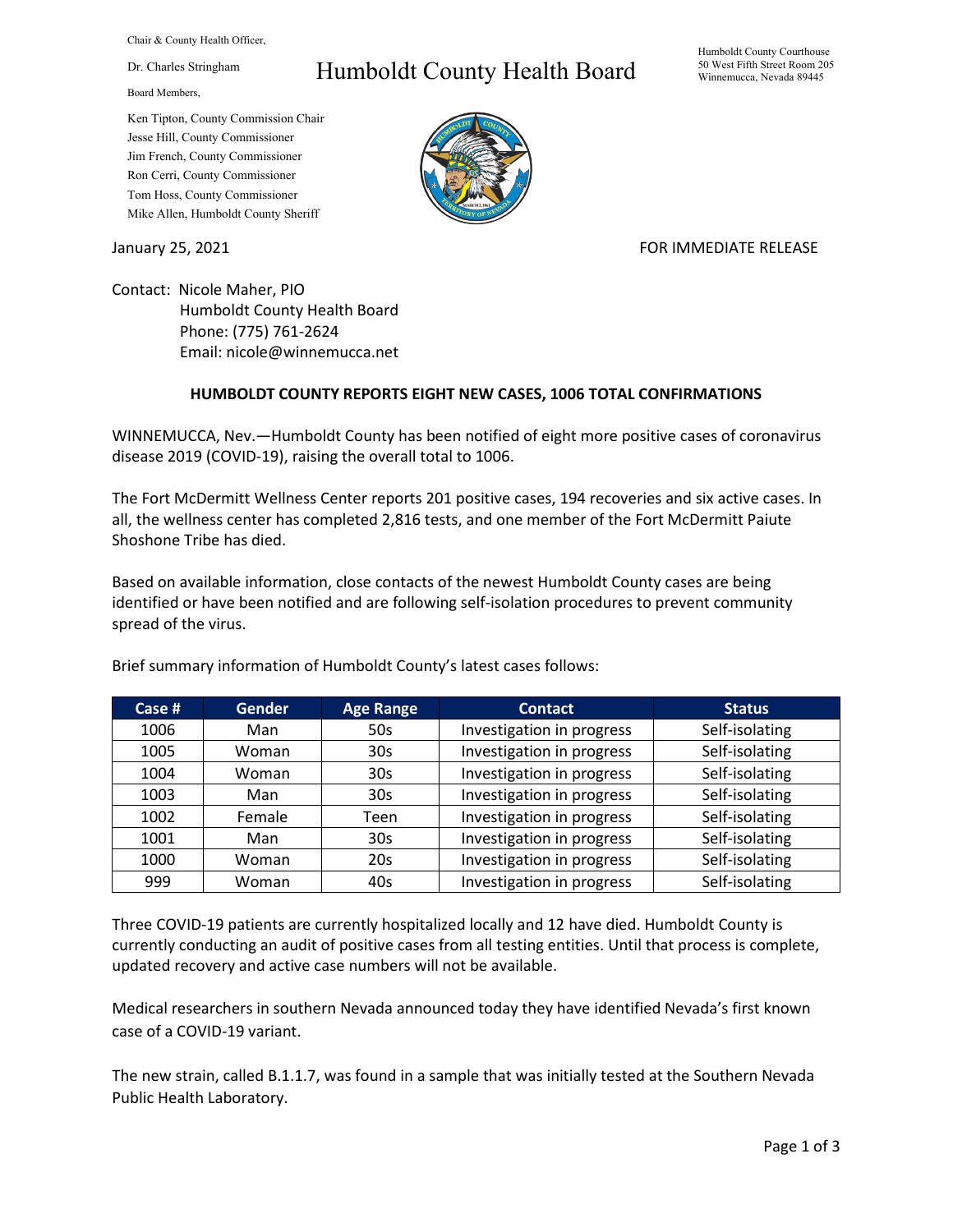The sample was collected during a routine community COVID-19 screening. The Clark County woman who tested positive is in her 30s with no travel history and limited contact with people outside her household; she is current isolating at home.

The sample was sent to the Nevada State Public Health Laboratory for sequencing and confirmation.

The B.1.1.7. strain first appeared in the United Kingdom last fall. It is considered much more contagious than the previously identified strain of the virus, though researchers have not determined if it causes a more severe illness.

Humboldt County Health Officer Charles Stringham, MD, said as more reports of the B.1.1.7 strain were reported throughout the United States, it was just a matter of time before the strain appeared in Nevada.

Still, the doctor said there is no need to fear as long as residents continue to practice the same precautions.

"While the new strain is much more infectious than the more-prevalent strain in Nevada, the same things will keep us safe," said Dr. Stringham.

"We must continue to wear masks in public and maintain an appropriate distance when around others, stay home as much possible, avoid large gatherings, and practice good hand hygiene."

To prevent the spread of COVID-19 in Humboldt County:

- Stay home to limit exposure, and wear a facial covering if going out in public is necessary.
- Maintain 6 feet of distance from other people at all times.
- Wash hands often with soap and water for at least 20 seconds. If soap and water are not available, use an alcohol-based hand sanitizer.
- Avoid visiting sick people or those who are self-isolating.
- Avoid touching eyes, nose, and mouth.
- Cover coughs and sneezes with a tissue, and throw the tissue in the trash.
- Clean and disinfect frequently touched objects and surfaces.
- Self-isolate if they have had a known exposure, or if they are awaiting COVID-19 test results.
- Stay informed. The COVID-19 situation is changing frequently. Up-to-date information is available on the Centers for Disease Control and Prevention (CDC) [website.](http://www.cdc.gov/coronavirus/2019-ncov/index.html)

COVID-19 testing locations in Humboldt County include:

- **Humboldt General Hospital Screening Clinic** Offers drive-thru screening for asymptomatic persons from 8 a.m. to 5 p.m. Monday through Friday (closed from noon to 1 p.m. for lunch), and byappointment screening with a provider for symptomatic persons from 8 a.m. to 5 p.m. Monday through Friday (closed from noon to 1 p.m. for lunch; call 775-623-5222, ext. 1379 to schedule an appointment). Located at 51 E. Haskell Street, across from Humboldt General Hospital.
- **Golden Valley Medical Center** Private clinic owned by Nevada Gold offers screening for asymptomatic and symptomatic persons. Call (775) 625-4653 for an appointment.
- **Ridley's Pharmacy** Offers in-vehicle, self-administered asymptomatic and symptomatic testing. Go